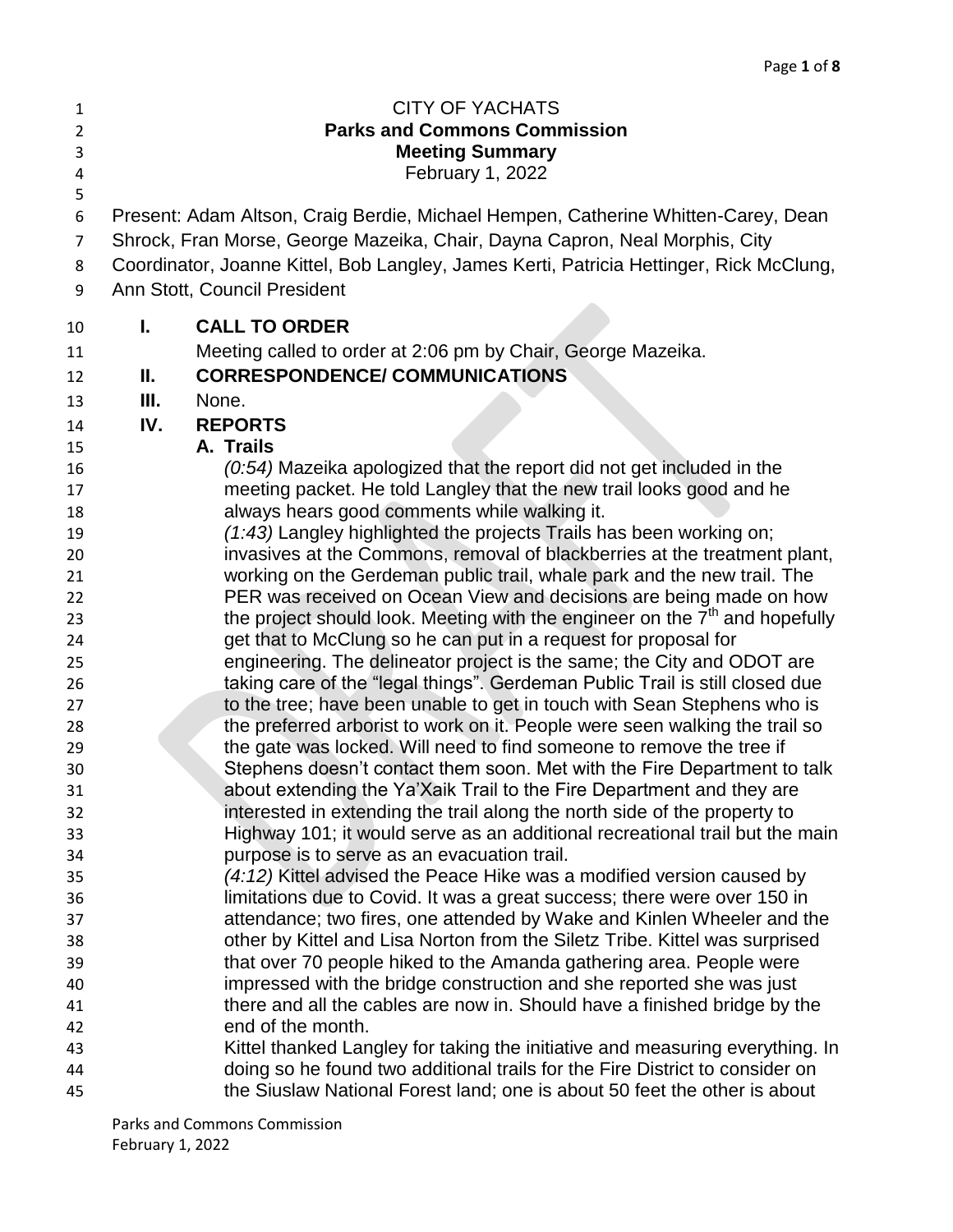75 feet. Depending what is decided Kittel will request of the Commission that the City take the liability for that trail. The additional cost to insurance would be \$25 or less. Langley explained the location of the trails. **B. Little Log Church** *(8:42)* Kerti indicated he was not sure what the status was on the Valentine's Day vow renewals as the Board meeting is next Wednesday. He knows Mary Crook has been working on the vows. Since the Little Log Church is still closed the vow renewal s taking place at the Presbyterian Church. Indicated their last meeting they did a recap of the council meeting and also spoke with Larry Thornton. Waiting for the Letter of 11 Intent. *(2:20:15)* Carl Miller advised that \$1,200 in donations were received in January. He was unsure of how many couples were signed up for the renewal of vows but last he knew there were six. *(11:43)* Chair, Mazeika wanted to make a statement for the record: "Yachats Youth and Family Activities Program has been an amazing contributor to our community and I would like to formally acknowledge that. Not only have they been a great tenant, currently they're paying \$800 a month rent but they're also maintaining their space, they pay for maintenance and upgrades on the playground and a major part of the remodel was paid for out of YYFAP funds. All of those are minor issues. I don't think that people appreciate what a contribution and what a service for our community YYFAP is. Having been a business owner and employer, I appreciate the struggles that working parents, single working parents go through to arrange schooling and care for their children and ever since the county moved school services out of Yachats we have had nothing here. Over 28 years ago YYFAP stepped in and in all that time has filled a really important niche in our community. I know business owners who have sent their children through the program both the preschool and the activities program. I know single, working mothers who are doing that now, working couples with young children and over the years I think it's a good example of how in our small community any activity influences and effects the whole community," He went on the make the motion: **That the Yachats Parks and Commons Commission acknowledge YYFAPs contribution of over 28 years and thank them for their service to this community and congratulate them on getting ready to move into the new space**. Seconded by Morse. **Vote:** Altson, yes; Berdie, yes; Hempen, yes; Whitten-Carey, yes; Shrock, yes; Morse, yes; and Mazeika, yes. **Motion carried unanimously. C. YYFAP Update** *(14:45)* Hettinger thanked Mazeika for his words and advised she appreciated the community support and support from Parks and Commons. \*The licensing inspection is one week away and at that point YYFAP will get the official number the space can accommodate and the kids will move in that afternoon full time. \*The two offices were moved last week and 95% accomplished. She contacted SeaRose to help with last minute things like hanging coat hooks, etc. She is excited to go forward in the new space and looks forward to the next adventure.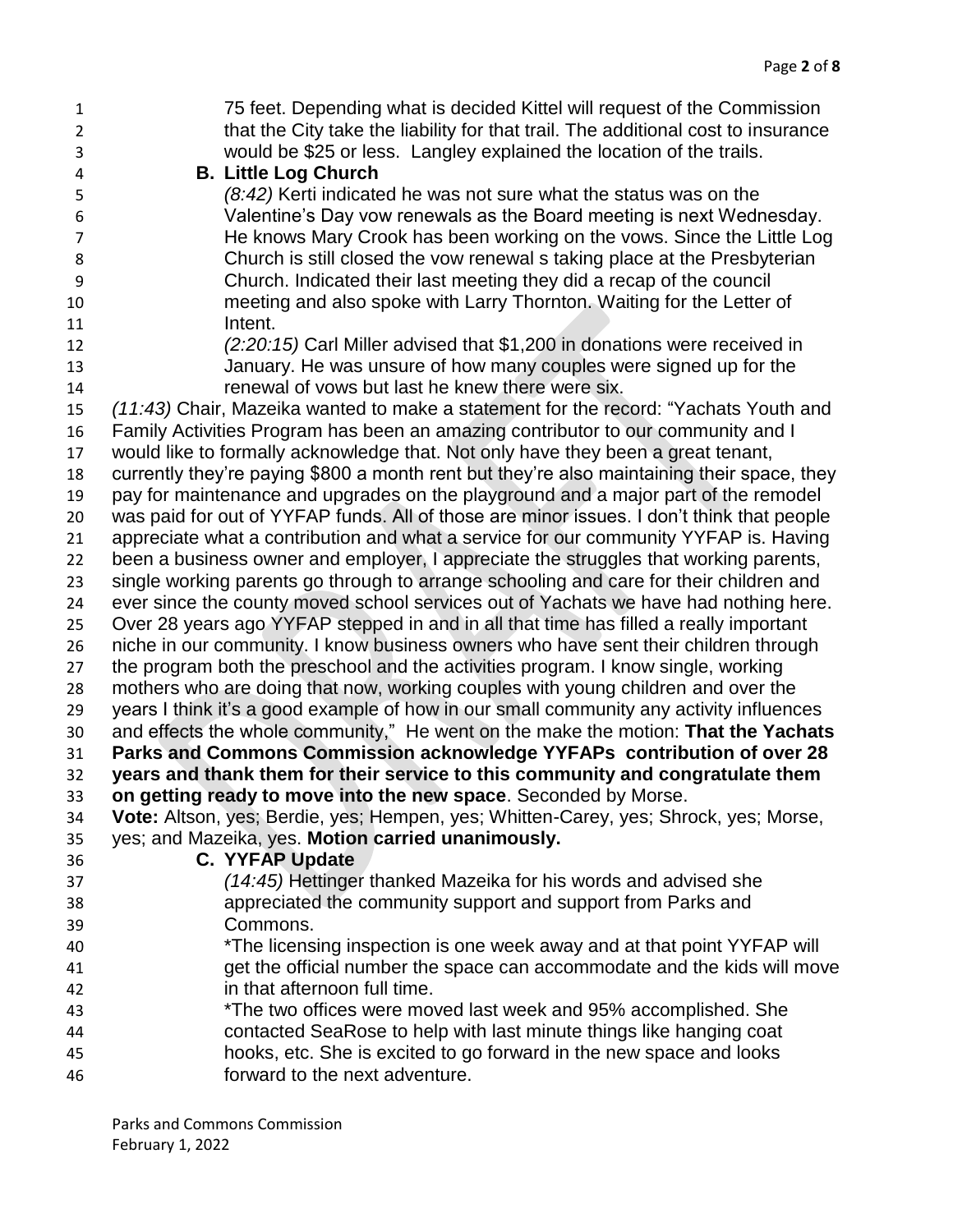| 1              | *The kids have been up to help move some things and have some                                                                                       |
|----------------|-----------------------------------------------------------------------------------------------------------------------------------------------------|
| $\overline{2}$ | ownership of the space and they are very excited.                                                                                                   |
| 3              | *The handles on the xylophone outside have been repaired and are now                                                                                |
| 4              | attached with weatherproof chain.                                                                                                                   |
| 5              | *Will be getting an estimate for more bark for the playground.                                                                                      |
| 6              | *Will look into loose rail on tree house.                                                                                                           |
| $\overline{7}$ | *Getting an estimate for the vent hood in the basement.                                                                                             |
| 8              | $(19:11)$ Whitten-Carey asked if the antenna cord was gone. $-$ Hettinger                                                                           |
| 9              | advised it was taken care of by cutting the cord and putting a plate over it.                                                                       |
| 10             | Whitten-Carey then asked who was responsible for the repairs at the                                                                                 |
| 11             | playground.                                                                                                                                         |
| 12             | (20:24) McClung indicated that starting a week ago a Public Works                                                                                   |
| 13             | employee goes over weekly to work on maintenance items for City Hall                                                                                |
| 14             | and the Commons. Told Hettinger to put a work order into City Hall and it                                                                           |
| 15             | will be taken care of.                                                                                                                              |
| 16             | (21:05) Hettinger advised that to her knowledge the playground was                                                                                  |
| 17             | financed by a grant through the State, funds from the City and YYFAP                                                                                |
| 18             | partnered to select and purchase the equipment and volunteers put it in                                                                             |
| 19             | with help from the City.                                                                                                                            |
| 20             | (21:33) Kittel indicated it was Milo Gramaans Dad (Chris) who did the tree                                                                          |
| 21             | house with his own funds and the playground was funded by a grant                                                                                   |
| 22             | written by the Friends of the Yachats Commons and in conjunction with                                                                               |
| 23             | the Parks and Commons. McClung indicated there is a drainage system                                                                                 |
| 24             | beneath the playground as the area flooded. Discussion was held                                                                                     |
| 25             | regarding the correct bark chips to use.                                                                                                            |
| 26             | (23:23) Altson raised the issue of the children being upstairs while there is                                                                       |
| 27             | painting going on. Mazeika advised the painting is not taking place in the                                                                          |
| 28             | YYFAP section of the building. The only issue would be when they paint                                                                              |
| 29             | the hallway adjacent to YYFAP. Mazeika advised Morphis that SeaRose                                                                                 |
| 30             | was unable to access the City calendar to determine what rooms would be                                                                             |
| 31             | available for painting. Morphis advised he would get that to them.                                                                                  |
| 32             | Hettinger advised they asked Searose to make sure the painting in the                                                                               |
| 33             | hallway where the preschool is to take place when the children aren't                                                                               |
| 34             | there.                                                                                                                                              |
| 35             | (25:33) Mazeika asked Hettinger about fund raising indicating he missed                                                                             |
| 36             | the big dinner. Hettinger indicated the dinner would be put off until 2023,                                                                         |
| 37             | but is getting the fund-raising committee together to determine what they                                                                           |
| 38             | can do in the spring and summer.                                                                                                                    |
| 39             | Mazeika addressed the commissioners indicating YYFAP would give an                                                                                  |
| 40             | update and report on a regular basis and Hettinger is getting back to that.<br>Hettinger advised that YYFAP values and appreciates the support from |
| 41             | Parks and Commons.                                                                                                                                  |
| 42             | D. Green Space Project                                                                                                                              |
| 43<br>44       | (27:20) Berdie indicated there were five (5) proposals in response to the                                                                           |
| 45             | request for qualification (RFQ). They are located in the document section                                                                           |
| 46             | of the website, select Parks and Commons and then select Greenspace                                                                                 |
| 47             | RFQ results. He gave an overview of the different companies. He felt the                                                                            |
|                |                                                                                                                                                     |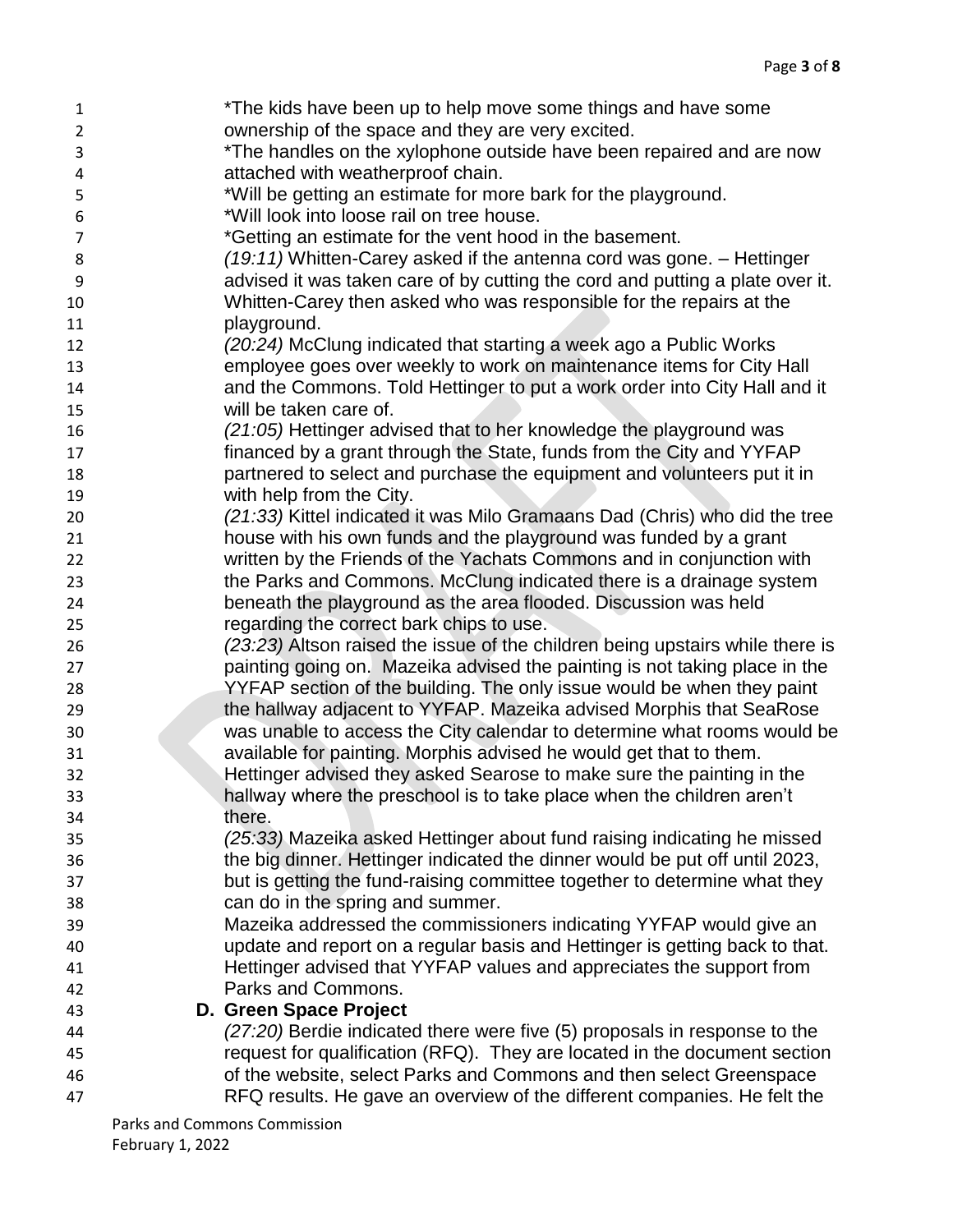responses were impressive and next steps are: 1. Decide who to send a Request for Proposal (RFP) to, including pricing and general outlines of how to proceed. 2. Get City Council's assurance that this project will be funded before going forward for the RFPs. The RFQ was to give the Finance Committee time to give the Council information on where the funds would come from for this. That hasn't happened so Parks and Commons needs to go to City Council and ask them to supply the funds. He discussed the different areas of the budget funds could be obtained and indicated he had spoken with Tom Lauritzen regarding line items and the Operating and Capital Budget. Berdie felt that there were several funds to take monies from to comfortably go forward with a request for funds from Council. Discussion was held on how to pick which of the five (5) firms should be sent an RFP. Berdie suggested sending RFPs to four (4) of the (5) companies. Mazeika said he was comfortable with that. Shrock brought up the question of the difference a company more local would make versus one further away. Berdie indicated that the most local was from Eugene and further stated that there will be travel costs but didn't think that was a big consideration. Berdie went on to say the Landcurrent has done a lot of playgrounds and integrating a play space into the project would be nice. He went on to say that being in Eugene they would have the most knowledge of coastal conditions *(38:28)* Whitten-Carey indicated her definite "yes" was Landcurrent from Eugene, she thought it was more creative, Carbon neutral and more natural. She felt Greenworks was "stodgy" it was very formal and felt like it could be a park in any other US city. She felt Integra from Santa Rosa would be unfamiliar with the climate and too far away. She had no specific comments on PCD or Range Studio. *(39:48)* Altson advised he had no preference, he was impressed with all of the companies. His main focus was having experience working on the coast. He was impressed with Greenworks via their document but the others were no less qualified. *(40:55)* Morse advised she felt the same way and that at least three (3) needed to be chosen and agreed four (4) was a good decision. She felt Integra should be dismissed due to the distance and travel. *(41:18)* Shrock was impressed with how one took into consideration concerns of the unhoused people camping and drainage and many other things they took into account. He felt the Commission needed to take those things into account also, not just the beautiful landscaping. *(41:48)* Hempen felt all the companies had good experience and some had decades of experience. All were knowledgeable about what would grow on the coast, he was more interested in a company more local due to travel and the ability to respond quickly. His top choices were Greenworks and PCD, but all seem experienced. *(43:03)* Mazeika said he was impressed with all the companies but he liked PCD. He's leery about Greenworks because of their size but if the Commission requests RFPs from four (4) companies then there will be good information to provide the City.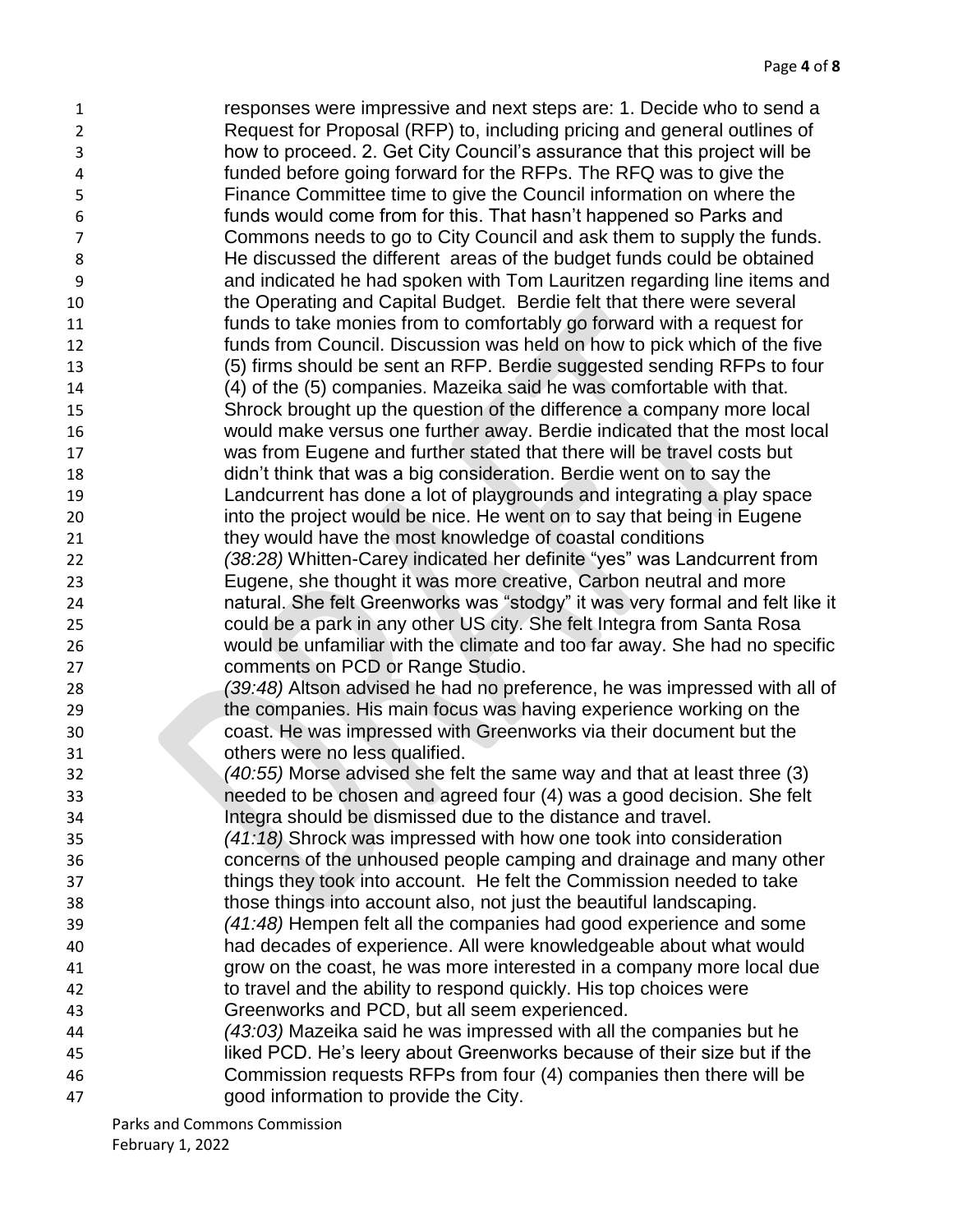- Discussion continued on the different companies and Hempen advised he would feel more comfortable if the City Council was more firm in their support of this. He hopes to get that in the meeting next week. Morse questioned if a Letter of Intent would be required for this project. *(49:04)* Berdie indicated he would like to meet with McClung after the meeting with City Council to determine what would be involved in creating an RFP. Will need to be clear on what it is they are being asked to bid on. *(46:16)* Hempen brought up that he thought two companies brought up wetlands and how to deal with that and potential it will become. He said a company's ability to deal with that would definitely be a factor *(46:51)* Berdie indicated that the two smaller companies actually suggested using a consultant who done the hydrology report for the waste water plant. He said that no one addressed the infrastructure of the boardwalk. It was built in 2004 so that is 18 years for the infrastructure and it needs to be determined how long that is going to last. Discussion was held regarding including the boardwalk into the green space plan. *(49:29)* Whitten-Carey brought up that Landcurrent had a wetlands stream expert and that they also talked about plants surviving climate change. *(51:26)* Berdie summarized: (1) bring RFQs to City Council; (2) insure there are funds; and if necessary a Letter of Intent; (3) Work with McClung to determine what needs to be included in an RFP to minimize the effort on the vendor's side. *(52:06)* Mazeika asked if it was realistic to think an RFP could be ready to send out before the next meeting Berdie wanted to know if he and McClung could come up with an RFP would the rest of the Commission want to see it before it went out. He explained what an RFP was. *(53:13)* Morse said she felt no one was more knowledgeable than
- McClung in this area and she wasn't going to second guess his work. She is fine if it can be done and sent out. Everyone else agreed. *(54:09)* Altson asked in anyone remembered working with the person who did the hydrology work on the waste water plant. McClung advised he
- worked with him and he still has a good relationship with them and he would be happy to work with them again.

## **V. ONGOING BUSINESS**

## **A. Commons Painting**

- *(56:07)* Mazeika gave an update on the painting. Polly Plumb will only need the hall Friday, 2/15 through Monday, 2/18. Only concern was that quilts don't pick up any paint smell; there are quilts from France and other countries on display. SeaRose advised that they most likely won't be able 40  $\sim$  to paint after the 15<sup>th</sup>.
- *(57:29)* Whitten-Carey advised she contacted SeaRose before the meeting and was told there was still no signed contract. Whitten-Carey advised that Searose should hand-deliver the contract for signature since Guenther is overwhelmed with all the emails she gets.
- *(58:10)* Capron advised that Guenther did receive the email and contract and is planning on signing it but they are in the middle of taxes and billing.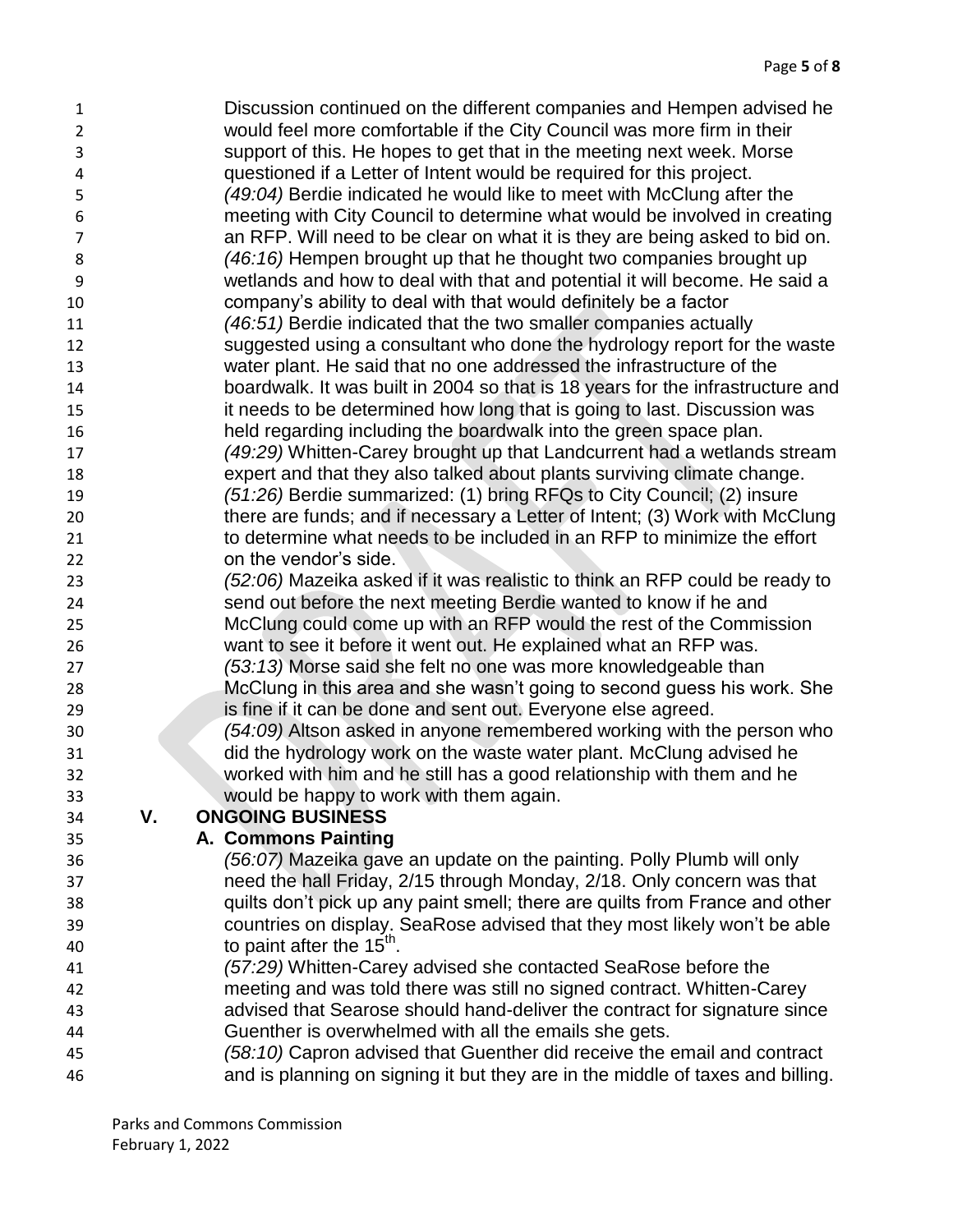*(58:36)* Whitten-Carey went on to say that there was a concern regarding the contract, (1) the preschool ceiling was not on it and (2) none of the interior doors were included to be painted. Mazeika advised he had told SeaRose to do an "add on" for the ceiling and as far as the doors the contract needs to be looked at. SeaRose advised if they got the contract some of the painting could start over the weekend and then next week continue but not paint during the quilt show.

- *(59:36)* Mazeika advised Guenther said she would pop in from time to time to check on the progress of the painting and by the time of the March meeting it should be close to complete.
- *(1:00:21)* Shelly Shrock indicated there was a lot of "stuff" in the storage area off of the multi-purpose room and she and some other volunteers would like to clean it out. Discussion held on cleaning out the storage room and other areas.
- *(1:03:05)* Stott explained the process of putting unused items into surplus. She advised since the value of the items is so low, nothing formal needs 17 to be done, they can just be cleaned out. McClung said anything under \$500 doesn't have to go through the process but the items given away still need to be recorded. Mazeika suggested Habitat, Goodwill or St Vinnie's as they will come and pick it up. Hettinger advised there is some old furniture that they would like to dispose of. Discussion continued on cleaning up and disposing and when to do it.
- *(1:11:27)* Berdie said that ultimately this is the City's responsibility and that the Parks and Commons Commission and volunteers do a lot of work but at some point the City needs to step up and get some things done. McClung said he would take care of getting the computers out of the way and make sure no confidential or City information is on them.

## **B. Pocket Parks**

- *(1:13:25)* A week away from the response period for SHPO Shrock and Whitten-Carey provided information in the meeting packet about signage. Whitten-Carey went over the information. Question of type and size of sign 32 the Commission would like as well as where the signs should be located. Discussion held on signs. Altson brought up a cross walk from Ocean View to 4th and discussion was held on pros and cons. Stott brought up that any signs on 101 need to be approved by ODOT. Everyone agreed to having a crosswalk across Ocean View to 4<sup>th</sup> Street. Whitten-Carey indicated the drawing shows four benches in that area. Discussion ensued and it was decided that three was a good number.
- 39 6<sup>th</sup> Street talked about beach access, Whitten-Carey indicated the beach access is "a slippery slope" and could be a liability. Want to move current bench back, add an additional bench and then plant salal to discourage people going down the rock cliff.
- *(1:45:24)* Stott advised she used the beach access quite often. She uses her cane and goes carefully but has not had a problem. She felt the public needs to be able to make their own decisions about beach access.
- Discussion was had regarding safety and signage for beach access.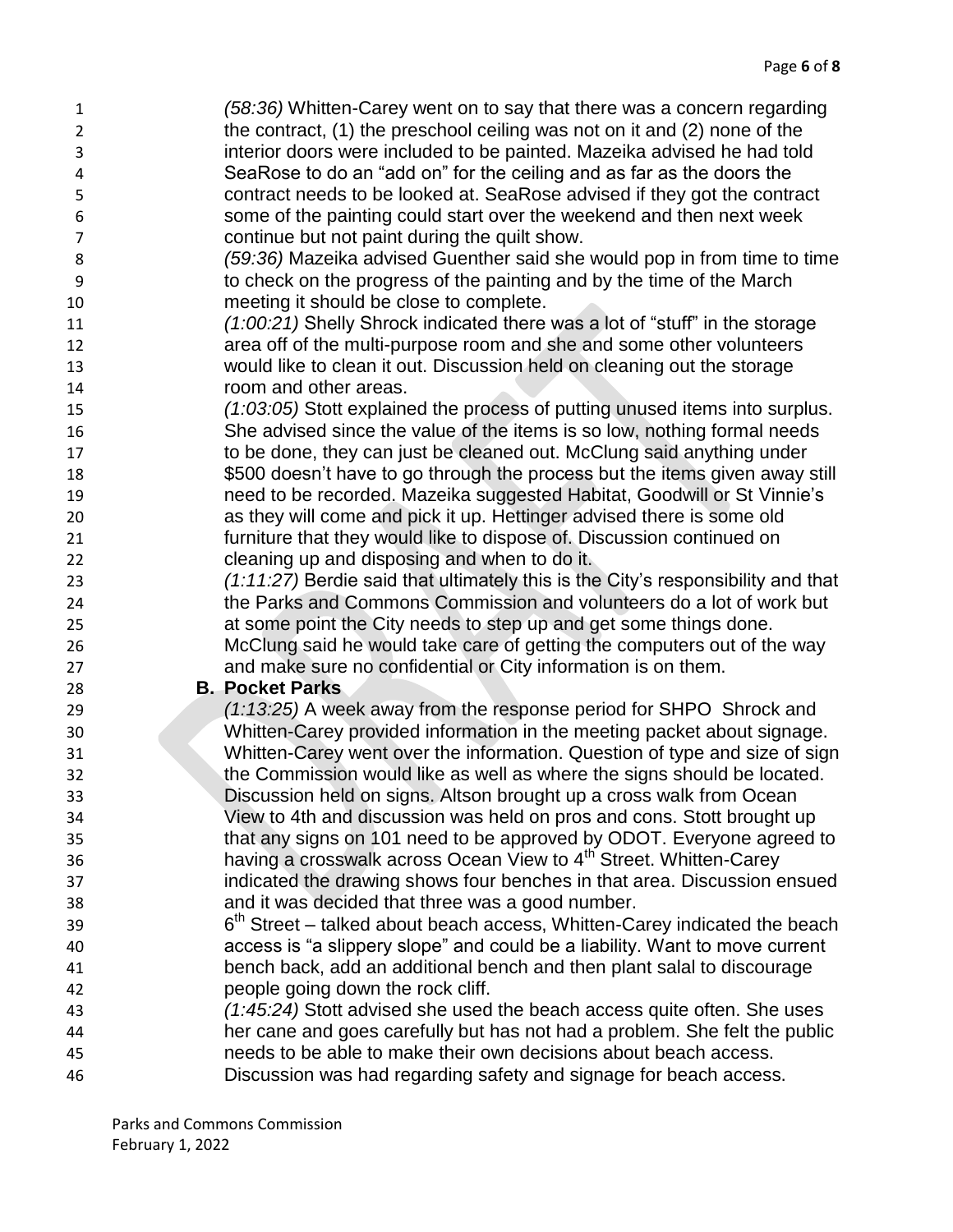| $\mathbf{1}$   |     | Whitten-Carey continued talking about the benches indicating there was        |
|----------------|-----|-------------------------------------------------------------------------------|
| $\overline{2}$ |     | another very good spot for a bench in "Peace Park".                           |
| 3              |     | (1:52:17) Altson pointed out the dilemma: indicate beach access to keep       |
| 4              |     | people from climbing down the rocks or not indicating beach access and        |
| 5              |     | having people continue to climb down the rocks. Hempen said beach             |
| 6              |     | access says "come here" and he doesn't think it is necessary. He also felt    |
| $\overline{7}$ |     | that the park should be officially named and perhaps have signage as          |
| 8              |     | such. Berdie indicated that in 2019 it was officially named Peace Park.       |
| 9              |     | He continued the discussion on the signage for "No Beach Access" and          |
| 10             |     | "Public Access" at Peace Park. McClung suggested the signage say              |
| 11             |     | "Peace Park Entrance" while Mazeika stated his view was that anything         |
| 12             |     | that says access means it is a maintained access point.                       |
| 13             |     | (1:58:21) Whitten-Carey advised she had enough input and would get            |
| 14             |     | together with Shrock and put together a more detailed signage                 |
| 15             |     | presentation. Langley also suggested indicating that is not where the 804     |
| 16             |     | trail goes.                                                                   |
| 17             |     | <b>C. Commons Front Landscaping and Stairs</b>                                |
| 18             |     | (2:00:20) Morphis spoke with a company out of Lincoln City about              |
| 19             |     | upgrading the skate park and they've done a number of local skate parks,      |
| 20             |     | Toledo, Kaiser, Newport and they are associated with a "prolific"             |
| 21             |     | skateboarder that lives in the Seal Rock area. Sent pictures of our skate     |
| 22             |     | park and is waiting to hear back from them. He thought they might be          |
| 23             |     | willing to come to then next Zoom meeting. Mazeika indicated he wasn't        |
| 24             |     | sure that's how to proceed. The original discussion was to replace the        |
| 25             |     | piece that rotted. Discussion held on how to proceed.                         |
| 26             |     | (2:05:00) Stott indicated the skate park is "near and dear to her heart"      |
| 27             |     | because she spoke to some 15 year old girls who used the park daily in        |
| 28             |     | the good weather. She indicated even the ramp that is still in good           |
| 29             |     | condition is not safe because it has a lip on it. Also, the features are so   |
| 30             |     | close together She would love to see what this company could do from a        |
| 31             |     | skate boarder's point of view with that small space.                          |
| 32             |     | (2:07:20) Morphis said he would research other companies and get more         |
| 33             |     | information.                                                                  |
| 34             |     | $(2.07.39)$ Berdie raised the concern of getting this done this year as there |
| 35             |     | are so many other projects on the P&C plate.                                  |
| 36             |     | D. Commons Re-opening                                                         |
| 37             |     | Nothing at this time Mazeika wants to meet with City Manager to see what      |
| 38             |     | she thinks.                                                                   |
| 39             | VI. | <b>NEW BUSINESS</b>                                                           |
| 40             |     | (2:09:20) Mazeika wanted to remind everyone about the obligations under the   |
| 41             |     | open meeting and public information regulations and laws. The agenda is his   |
| 42             |     | responsibility and Commission members contact him if they want something      |
| 43             |     | on the agenda. He reminded commissioners that any communication               |
| 44             |     | between commissioners to include Dayna so it can be part of the public        |
| 45             |     | record. Any email sent to another commissioner or council member also gets    |
| 46             |     | sent to Dayna.                                                                |
|                |     |                                                                               |